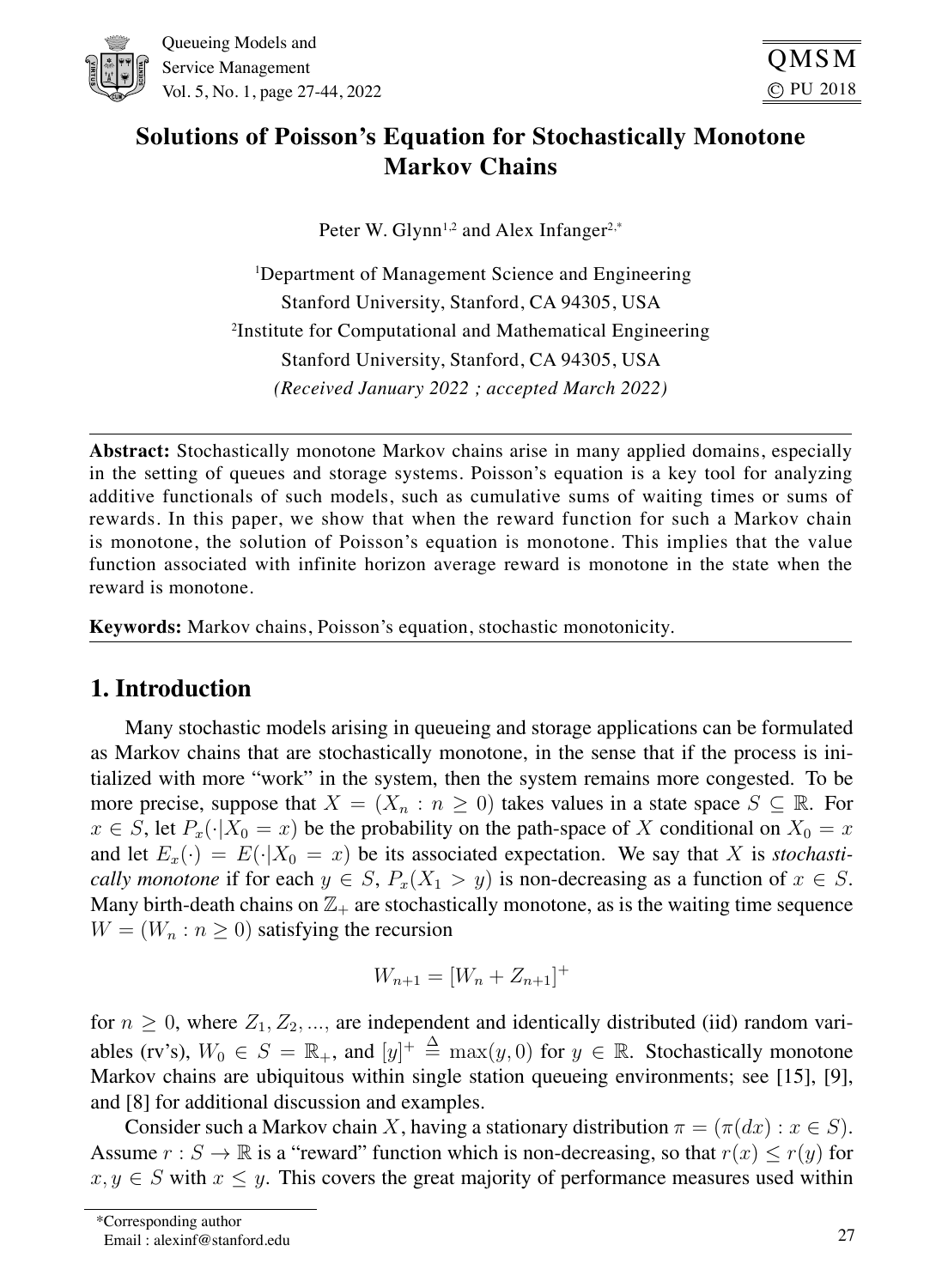the queueing setting. Let  $P = (P(x, dy) : x, y \in S)$  be the one-step transition kernel (or matrix, when  $S$  is discrete), and let

$$
\pi r = \int_S r(y)\pi(dy)
$$

be the steady-state expectation of  $r(X_n)$ . A fundamental object of interest in the analysis of Markov chains is *Poisson's equation*, in which we wish to find the function g for which

$$
(P - I)g = -r_c,\tag{1.1}
$$

where  $r_c$  is the centered reward function given by  $r_c(x) = r(x) - \pi r$ .

The solution  $g$  to (1.1) plays a key role in the analysis of the cumulative reward functional  $S_n(r) = \sum_{j=0}^{n-1} r(X_j)$ . In particular, the sequence of rv's defined by

$$
g(X_n) + \sum_{j=0}^{n-1} r(X_j) - n \cdot \pi r \tag{1.2}
$$

is then a martingale (in the presence of appropriate integrability). The martingale structure then implies that

$$
E_x S_n(r) = n\pi r + g(x) - E_x g(X_n).
$$

When X is aperiodic and q is  $\pi$ -integrable, this leads to the approximation, valid for large time horizons  $n$ , given by

$$
E_x S_n(r) \approx n\pi r + g(x) - \pi g.
$$

The martingale representation (1.2) also allows one to apply martingale theory to establish central limit theorems (CLT's) and laws of the iterated logarithm (LIL's) for  $S_n(r)$ ; see, for example, [10] and [5].

We note also that the value function  $v = (v(x) : x \in S)$  for a Markov decision process (MDP) associated with maximizing the long-run average reward  $n^{-1}S_n(r)$  satisfies (1.1), where  $P$  is the transition kernel (or matrix) associated with the dynamics of  $X$  under the optimal policy.

In view of the importance of Poisson's equation, this paper establishes the following fundamental result. In particular, when X is stochastically monotone and  $r$  is non-decreasing, the solution  $q$  to Poisson's equation must necessarily also be non-decreasing. This monotonicity property implies, for example, that when constructing approximating numerical schemes for computing MDP value functions or value functions for uncontrolled Markov chains, the approximation should ideally be monotone when  $X$  is suitably monotone. When value functions are computed via Monte Carlo simulation, the monotonicity can be imposed as a "shape constraint" on the associated estimator, thereby improving estimator performance; see, for example, [2]. It turns out that the monotonicity of  $q$  also plays a key role in studying truncation schemes for numerically computing stationary distributions for stochastically monotone chains; see [6].

Our proof uses coupling arguments that may be of separate interest. Section 2 contains statements of our main results, as well as our proofs.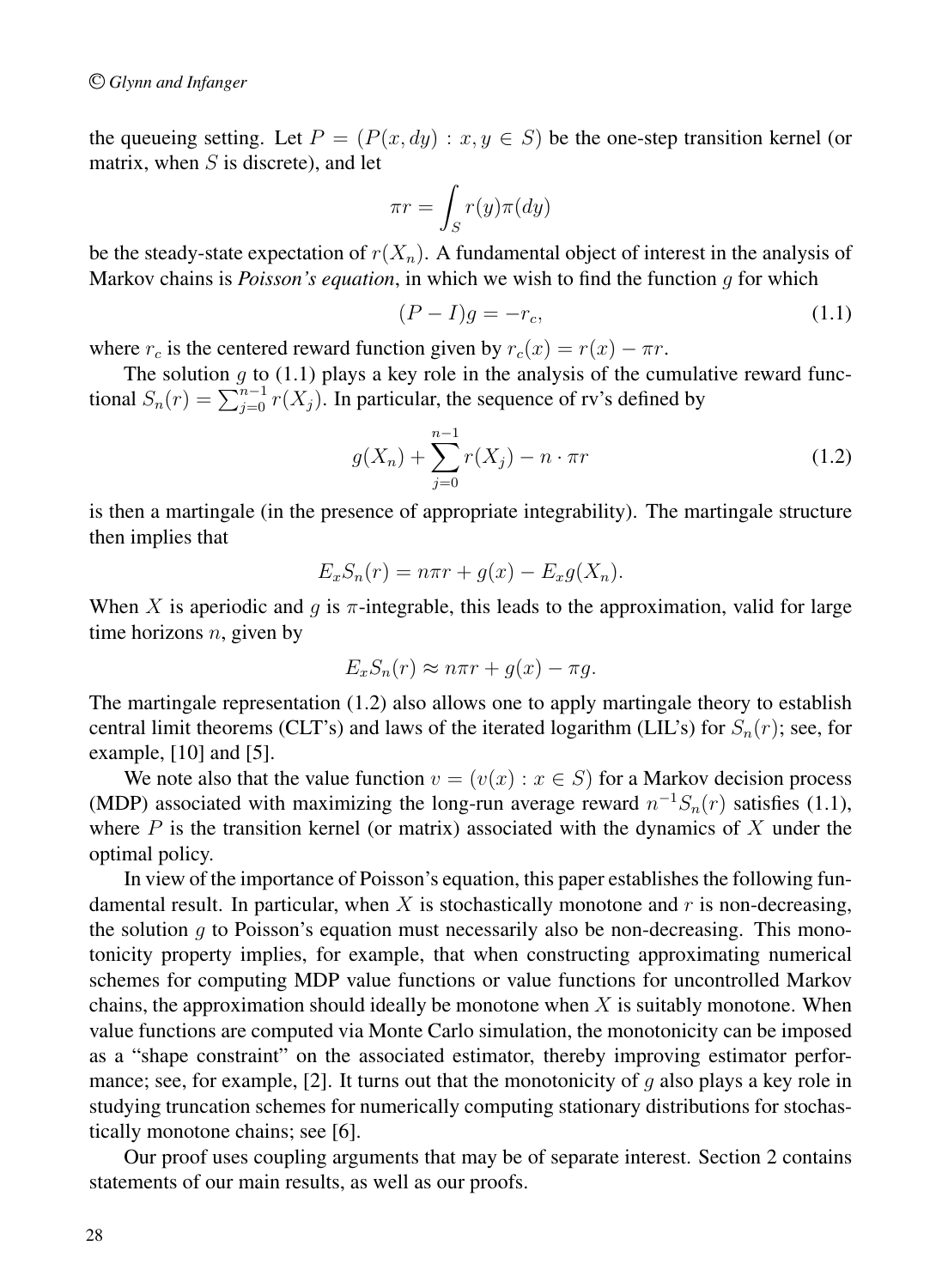### 2. The Monotonicity Results

We discuss here our monotonicity results, starting with a simple proof that covers most examples, and then developing theory that covers richer classes of models. Our theory hinges on the following coupling of the Markov chain starting from  $x \in S$  with the chain starting from  $y \in S$ . In particular, let

$$
F(x,y) = P_x(X_1 \le y)
$$

for  $x, y \in S$ , and set

$$
F^{-1}(x, u) = \inf\{z : F(x, z) \ge u\}
$$

for  $u \in [0, 1]$ . For  $x \in S$ , let  $X_0(x) = x$  and put

$$
X_{n+1}(x) = F^{-1}(X_n(x), U_{n+1})
$$

for  $n \geq 0$ , where  $U_1, U_2, \dots$  is an iid sequence of rv's uniformly distributed on [0, 1] under the probability P (having associated expectation  $E$ ). The key observation is that for each  $x \in S$ ,

$$
P((X_j(x) : j \ge 0) \in \cdot) = P_x((X_j : j \ge 0) \in \cdot),
$$

so that  $X(x)=(X_i (x) : j \ge 0)$  has the same distribution as X under  $P_x$ . This coupling goes back to [7].

Because X is stochastically monotone,  $F^{-1}(\cdot, u)$  is non-decreasing for each  $u \in [0, 1]$ . Consequently,  $F^{-1}(\cdot, U_{n+1})$  is non-decreasing, and it follows by induction that for each  $n > 0$ ,  $X_n(x)$  is a non-decreasing function of  $x \in S$ . Hence, if r is a non-decreasing function  $r_c(X_n(x))$  is non-decreasing in  $x \in S$ . Thus, if  $r_c(X_n(x))$  is integrable, it is evident that

$$
\sum_{j=0}^{n-1} E_x r_c(X_j)
$$

is non-decreasing in  $x$ . As a result, if

$$
\sum_{j=0}^{\infty} |E_x r_c(X_j)| < \infty \tag{2.1}
$$

for  $x \in S$ , then

$$
g(x) \stackrel{\Delta}{=} \sum_{j=0}^{\infty} E_x r_c(X_j)
$$
 (2.2)

must be non-decreasing in  $x \in S$ . But if (2.1) holds, then it is easy to see that q as defined by (2.2) is a solution of Poisson's equation (1.1). We summarize our discussion thus far with our first result.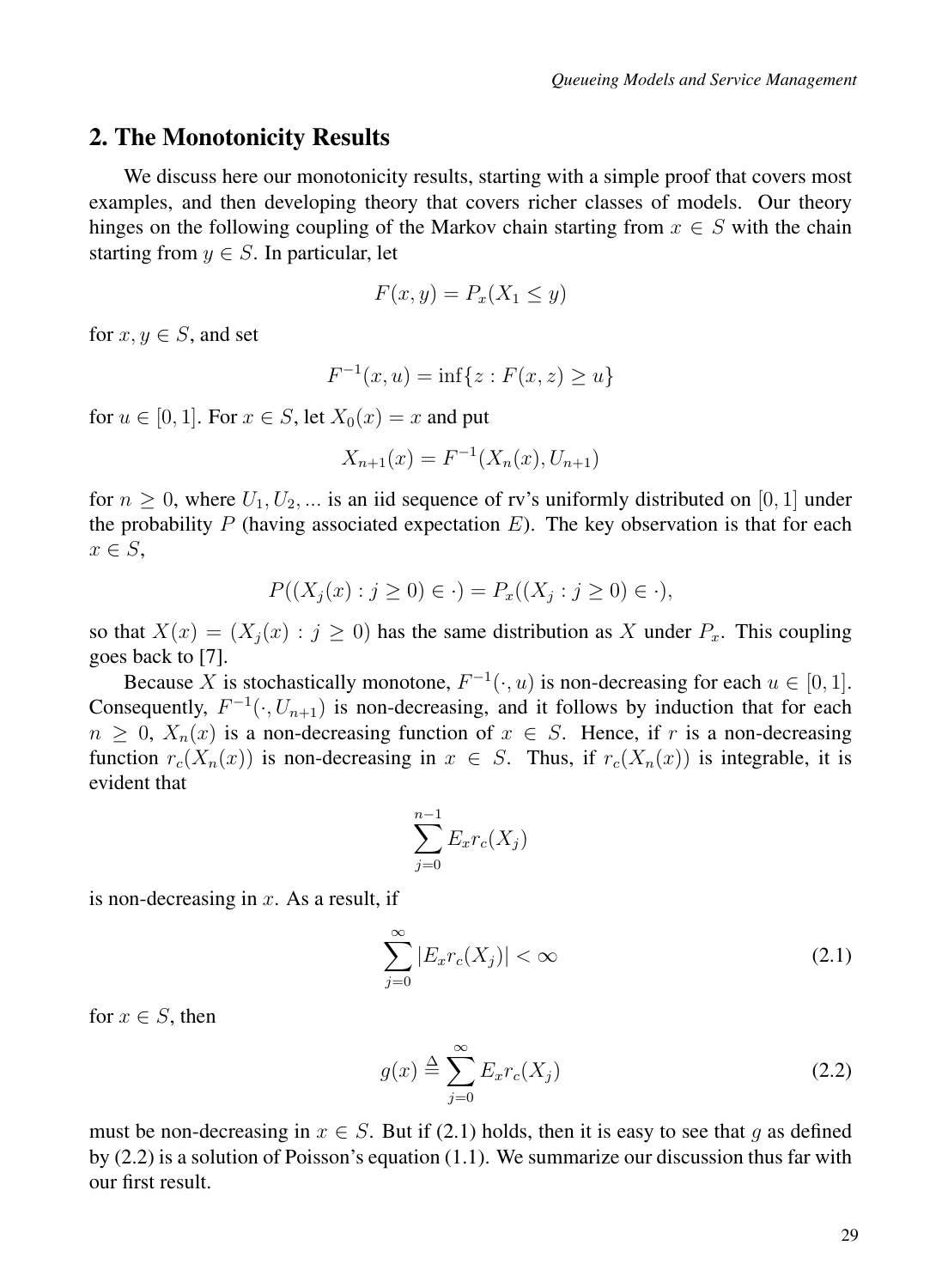**Proposition 1.** Suppose that X is stochastically monotone and that  $r$  is non-decreasing. If (2.1) holds for each  $x \in S$ , then q as defined by (2.2) is a non-decreasing solution of Poisson's equation (1.1).

As noted in [5], there exist Markov chains  $X$  for which  $(1.1)$  is solvable, and yet the representation (2.2) for the solution fails to be valid. Consequently, we wish to develop alternative proofs that are more general. The remainder of this paper is largely concerned with extending the theory to this setting. We start by noting that [5] show that when  $r$  is  $\pi$ -integrable, X is irreducible, and  $S \subseteq \mathbb{Z}$ , then

$$
g_z(x) = E_x \sum_{j=0}^{\tau - 1} r_c(X_j)
$$
 (2.3)

always solves (1.1), where  $\tau = \inf\{n > 1 : X_n = z\}$  is the first return time to any (fixed) state  $z \in S$ . Furthermore, it is shown there that (1.2) is  $P_x$ -integrable for  $x \in S$  and that

$$
M_n \stackrel{\Delta}{=} g_z(X_n) + \sum_{j=0}^{n-1} r_c(X_j)
$$

is a  $P_x$ -martingale adapted to  $(\mathcal{F}_n : n \ge 0)$ , where  $\mathcal{F}_n = \sigma(X_i : j \le n)$ .

We now use our coupling to prove the following result.

**Theorem 1.** Suppose that  $X$  is an irreducible positive recurrent stochastically monotone Markov chain taking values in  $S = \mathbb{Z}_+$  having stationary distribution  $\pi$ . If  $r : S \to \mathbb{R}$  is a  $\pi$ -integrable non-decreasing function, then

$$
g_0(x) = E_x \sum_{j=0}^{\tau - 1} r_c(X_j)
$$
 (2.4)

(with  $\tau = \inf\{n \ge 1 : X_n = 0\}$ ) is a non-decreasing solution of Poisson's equation (1.1) and  $(M_n : n \ge 0)$  is a  $P_x$ -martingale for each  $x \in S$ .

**Proof.** Fix  $z = 0 \le x \le y$ . Expressed in terms of our coupling, the martingale structure of  $(M_n : n \geq 0)$  implies that

$$
M_n(x) \stackrel{\Delta}{=} g_0(X_n(x)) + \sum_{j=0}^{n-1} r_c(X_j(x))
$$

and

$$
M_n(y) \stackrel{\Delta}{=} g_0(X_n(y)) + \sum_{j=0}^{n-1} r_c(X_j(y))
$$

are both martingales adapted to  $(\mathcal{G}_n : n \ge 0)$ , where  $\mathcal{G}_n = \sigma(X_j(x), X_j(y): 0 \le j \le n)$ . For  $w \in S$ , let  $\tau(w) = \inf\{n \geq 0 : X_n(w) = 0\}$ . We now wish to apply optional sampling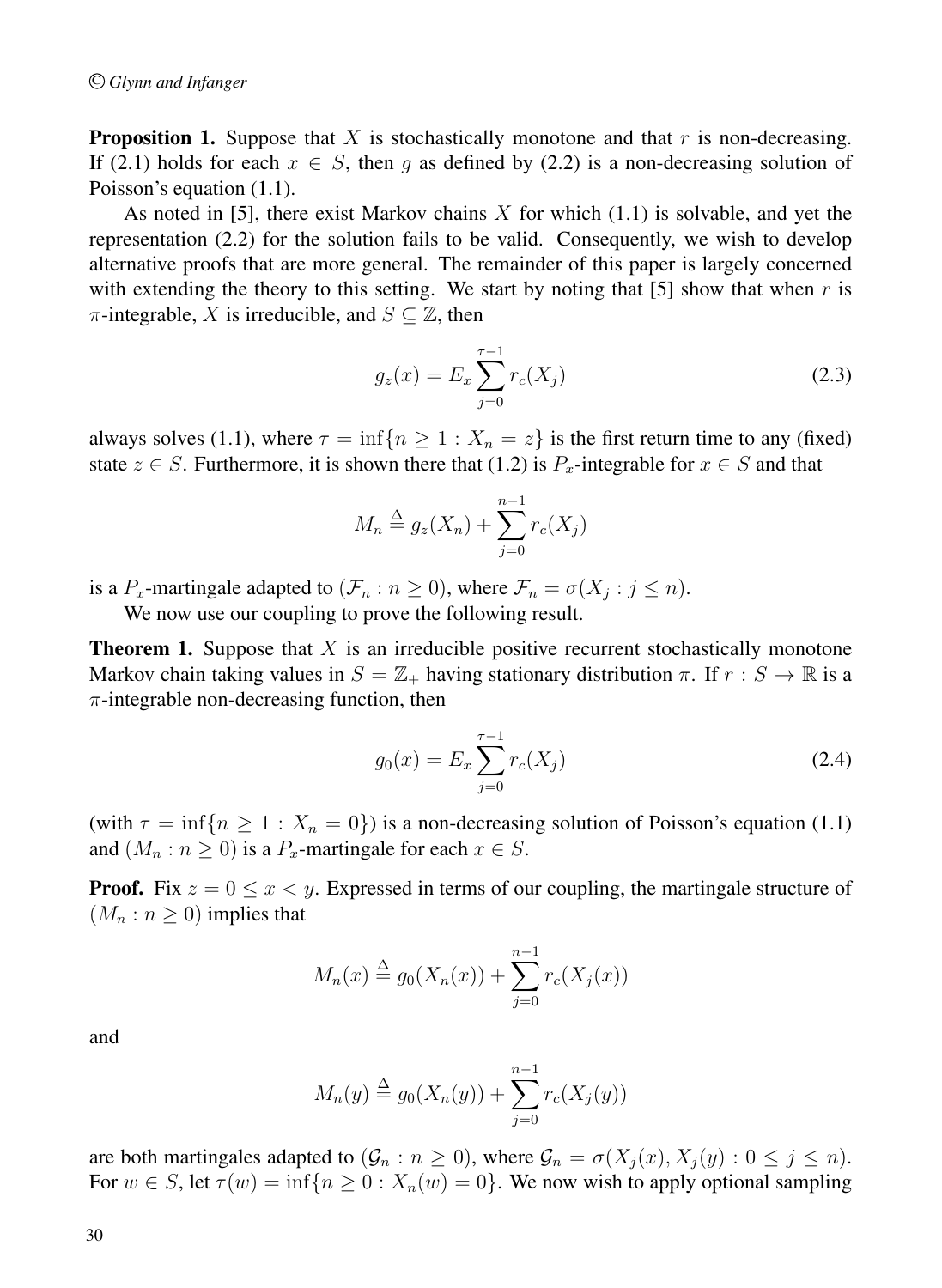at time  $\tau(y)$  to  $(M_n(x) : n \ge 0)$  and  $(M_n(y) : n \ge 0)$ . Assuming temporarily that optional sampling can be applied, we find that

$$
g_0(x) = Eg_0(X_{\tau(y)}(x)) + E \sum_{j=0}^{\tau(y)-1} r_c(X_j(x))
$$
\n(2.5)

and

$$
g_0(y) = Eg_0(X_{\tau(y)}(y)) + E \sum_{j=0}^{\tau(y)-1} r_c(X_j(y)).
$$
\n(2.6)

But under our coupling,  $X_{\tau(y)}(x) \leq X_{\tau(y)}(y) = 0$ . Since  $S = \mathbb{Z}_+, X_{\tau(y)}(x) \geq 0$ , so it follows that  $X_{\tau(y)}(x)=0$ . So,

$$
g_0(x) - g_0(0) = E \sum_{j=0}^{\tau(y)-1} r_c(X_j(x))
$$

and

$$
g_0(y) - g_0(0) = E \sum_{j=0}^{\tau(y)-1} r_c(X_j(y)).
$$

The monotonicity of  $r_c$  implies that

$$
\sum_{j=0}^{\tau(y)-1} r_c(X_j(x)) \le \sum_{j=0}^{\tau(y)-1} r_c(X_j(y)),\tag{2.7}
$$

thereby implying that  $g_0(x) \leq g_0(y)$ .

We now need to establish the validity of optional sampling. Note that  $\tau(y) \wedge n \stackrel{\Delta}{=}$  $min(n, \tau(y))$  is a bounded stopping time, so it follows from the optional sampling theorem (see, for example, Theorem 6.2.2 in [13]) that

$$
EM_{\tau(y)\wedge n}(x) = EM_0(x) = g_0(x). \tag{2.8}
$$

The validity of (2.5) follows from (2.8), once we prove that  $(M_{\tau(y)\wedge n}: n \ge 0)$  is a uniformly integrable sequence. Note that

$$
|M_{\tau(y)\wedge n}(x)| \le |g_0(X_{\tau(y)\wedge n}(x))| + \sum_{j=0}^{\tau(y)-1} |r_c(X_j(x))|.
$$
 (2.9)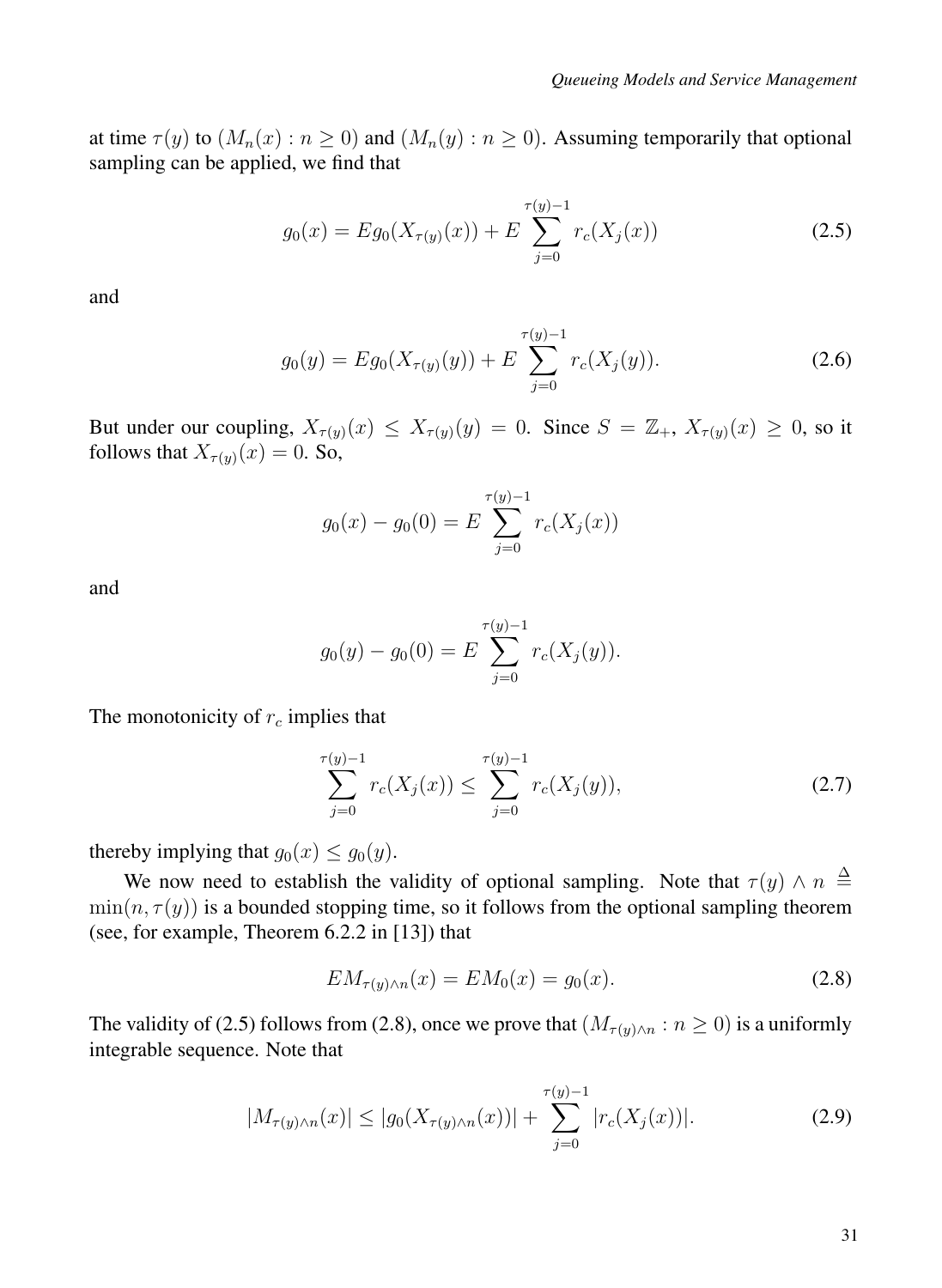Because  $r_c$  is non-decreasing,  $r_c$  can be expressed as  $r_c(x) = \tilde{r}_c(x) + r_c(0)$ , where  $\tilde{r}_c$  is non-decreasing and non-negative. Hence,

$$
\sum_{j=0}^{\tau(y)-1} |r_c(X_j(x))| \le \sum_{j=0}^{\tau(y)-1} \tilde{r}_c(X_j(x)) + |r_c(0)|\tau(y)
$$
  

$$
\le \sum_{j=0}^{\tau(y)-1} \tilde{r}_c(X_j(y)) + |r_c(0)|\tau(y)
$$
  

$$
= \sum_{j=0}^{\tau(y)-1} |r_c(X_j(y))| + 2|r_c(0)|\tau(y).
$$

Recall that

$$
E\sum_{j=0}^{\tau(y)-1}|r_c(X_j(y))|+2|r_c(0)|\tau(y)=E_y\sum_{j=0}^{\tau-1}|r_c(X_j)|+2|r_c(0)|E_y\tau.
$$

The latter expectations are finite because  $r_c$  is  $\pi$ -integrable and X is positive recurrent; see Section 2 of [5] for details. Hence, the latter term on the right-hand side of (2.9) is integrable (and therefore trivially uniformly integrable).

We now argue that the other term appearing on the right-hand side of  $(2.9)$ , namely  $(g_0(X_{\tau(y)\wedge n}): n \ge 0)$ , is also uniformly integrable. Note that  $|g_0(X_{\tau(y)\wedge n}(x))| \to |g_0(X_{\tau(y)}(x))|$ a.s. as  $n \to \infty$ . As argued earlier,  $X_{\tau(y)}(x)=0$ , so uniform integrability follows (see Theorem 4.6.3 of [4]) if

$$
E|g_0(X_{\tau(y)\wedge n}(x))| \to |g_0(0)| = 0
$$

as  $n \to \infty$ , which is a consequence of establishing that

$$
E|g_0(X_n(x))|I(\tau(y)\geq n)\to 0\tag{2.10}
$$

as  $n \to \infty$ .

Let  $\beta_n(x) = \inf\{j > n : X_j(x) = 0\}$ , and observe that

$$
g_0(X_n(x)) = E\left[\sum_{j=n}^{\beta_n(x)-1} r_c(X_j(x)) | X_n(x) \right].
$$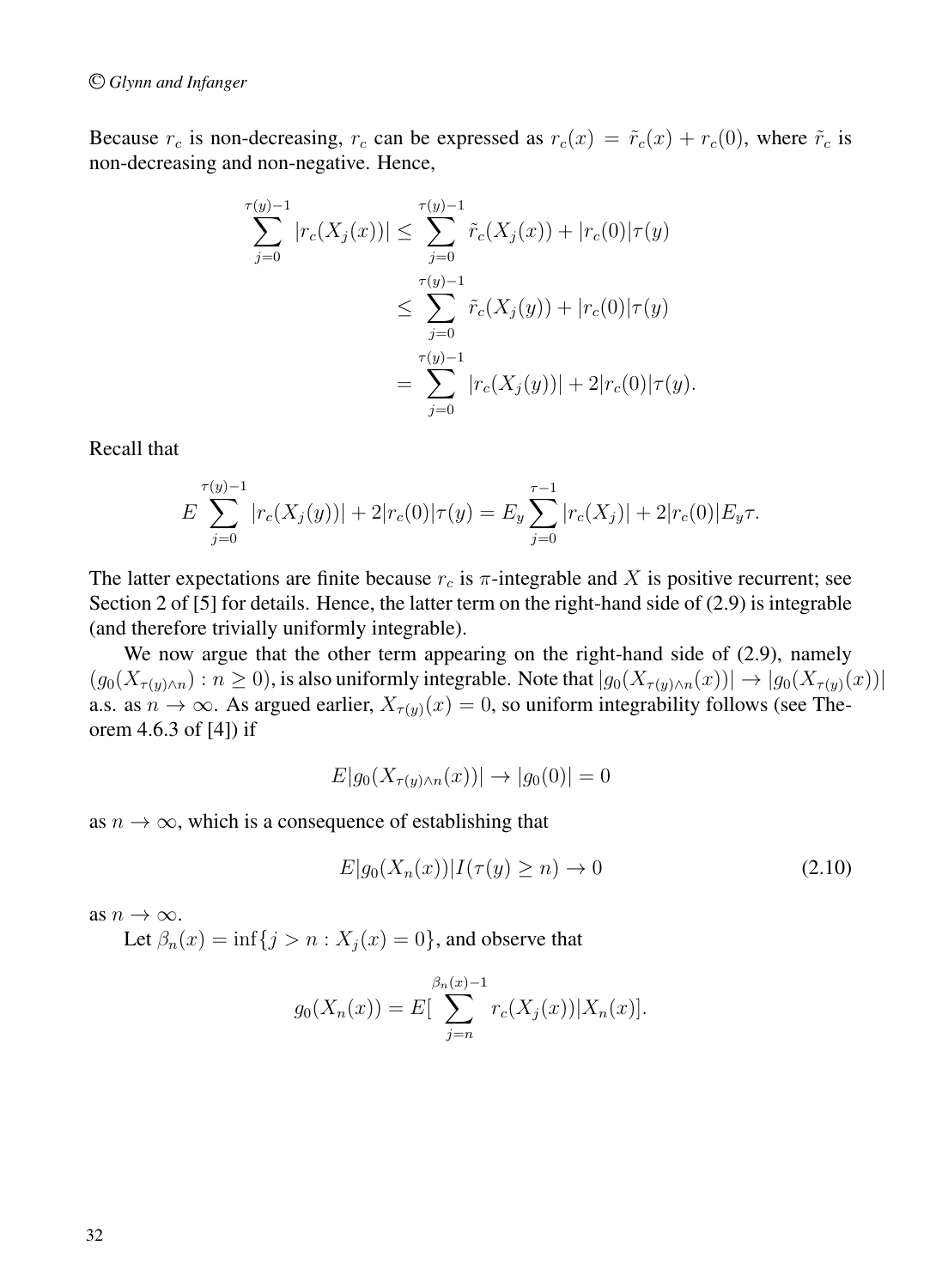In view of the fact that  $\beta_n(x) \leq \beta_n(y)$ , the left-hand side of (2.10) can be upper bounded by

$$
E \sum_{j=n}^{\beta_n(x)-1} |r_c(X_j(x))|I(\tau(y) > n) \le E \sum_{j=n}^{\beta_n(x)-1} |r_c(X_j(y))|I(\tau(y) > n)
$$
  

$$
\le E \sum_{j=n}^{\beta_n(y)-1} |r_c(X_j(y))|I(\tau(y) > n)
$$
  

$$
= E \sum_{j=n}^{\tau(y)-1} |r_c(X_j(y))|I(\tau(y) > n)
$$
  

$$
= E_y \sum_{j=n}^{\tau-1} |r_c(X_j)|I(\tau > n) \to 0,
$$

proving (2.10). A similar (but easier) argument proves (2.6), thereby proving the theorem.

Theorem 1 provides a general monotonicity theory for solutions to Poisson's equation when the state space is discrete. We finish this section by developing the corresponding theory when the state space  $S$  is a continuous state space. In particular, we assume that  $S = \mathbb{R}_+$ . Our first result concerns the case where X is a positive recurrent Harris chain; see [11] for a complete discussion of this class of Markov chains. Specifically, we will invoke the following assumption

**A1.** There exist  $b, \lambda > 0$ , a probability  $\phi$  on  $\mathbb{R}_+$ , and non-negative functions  $v_i : \mathbb{R}_+ \to \mathbb{R}_+$   $(i = 1, 2)$  such that

- a)  $\sup\{E_xv_i(X_1):0\leq x\leq b\}<\infty, i=1,2;$
- b)  $\sup\{|r(x)| : 0 \le x \le b\} < \infty;$
- c)  $E_xv_1(X_1) \le v_1(x) 1, x > b;$
- d)  $E_xv_2(X_1) \le v_2(x) |r(x)|$ ,  $x > b$ ;
- e)  $P_x(X_1 \in \cdot) \geq \lambda \phi(\cdot), x \in [0, b].$

We now provide a couple of queueing examples, so as to illustrate condition A1.

**Example 1.** Let  $W = (W_n : n \ge 0)$  be the Markov chain on  $S = \mathbb{R}_+$  associated with the waiting time sequence for the  $G/G/1$  queue with first in/first out (FIFO) queue discipline (See also the Introduction for a discussion of this model.). Then,

$$
F(x,y) = P(Z_1 \le y - x)
$$

for  $x, y \in \mathbb{R}_+$ , where  $Z_1$  is the difference of the service time and inter-arrival time associated with the first customer to enter the queue. For any non-negative function  $h : \mathbb{R}_+ \to \mathbb{R}_+$ , it is easily verified that

$$
E_xh(W_1) = Eh([x + Z_1]^+).
$$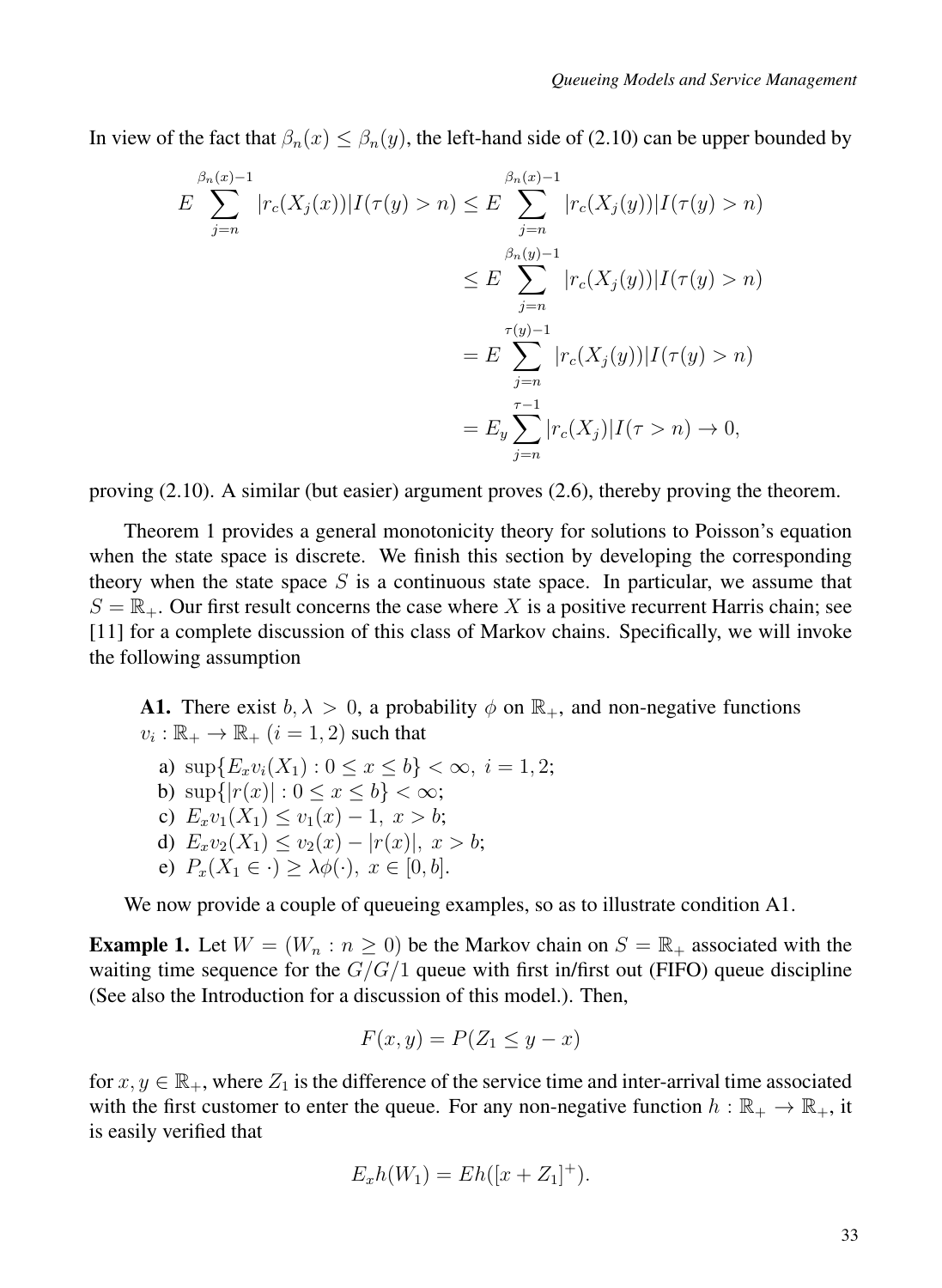Assume that  $Z_1$  has a positive continuous density  $f_Z(\cdot)$  on  $\mathbb{R}$ , and that  $EZ_1 < 0$  with  $EZ_1^2 < \infty$ . (The condition  $EZ_1 < 0$  is a natural stability condition for the  $G/G/1$  queue and asserts that the arrival rate is strictly less than the service rate.) Note that if we set  $v_1(x)=2x/|EZ_1|$ , then

$$
E_x v_1(W_1) - v_1(x) = \frac{2}{|EZ_1|} E([x + Z_1]^+ - x)
$$
  

$$
\to -2
$$

as  $x \to \infty$ . Furthermore, if we put  $v_2(x) = x^2/|EZ_1|$ , then

$$
\frac{(E_x v_2(W_1) - v_2(x))}{x} = \frac{1}{|EZ_1|x} E(([x + Z_1]^+)^2 - x^2)
$$

$$
\to -2
$$

as  $x \to \infty$ . So, there exists  $b < \infty$  for which

$$
E_x v_1(W_1) \le v_1(x) - 1
$$

and

$$
E_x v_1(W_1) \le v_2(x) - x
$$

for  $x > b$ . Hence, if  $r(x) = x$ , conditions a)-d) of A1 are clearly satisfied. Finally, for  $y \geq 0$ ,

$$
P_x(W_1 \in dy) = P(Z_1 \le -x)\delta_0(dy) + f_Z(y - x)dy,
$$

where  $\delta_0(\cdot)$  is a unit point mass distribution at 0. It follows that for  $0 \le x \le b$ ,

$$
P_x(W_1 \in dy) \ge P(Z_1 \le -b)\delta_0(dy) + \inf_{0 \le x \le b} f_Z(y - x)dy
$$
  

$$
\stackrel{\Delta}{=} \lambda \phi(dy),
$$

where

$$
\phi(dy) = \frac{(P(Z_1 \le -b)\delta_0(dy) + \inf_{0 \le x \le b} f_Z(y - x)dy)}{\lambda},
$$
  

$$
\lambda = P(Z_1 \le -b) + \int_{\mathbb{R}_+} \inf_{0 \le x \le b} f_Z(y - x)dy.
$$

This validates condition e) of A1 for Example 1.

Example 2. Consider an infinite server queue in which arrivals occur according to a renewal process with arrival times ( $\Lambda_n : n \geq 0$ ), and in which the n'th customer to arrive requires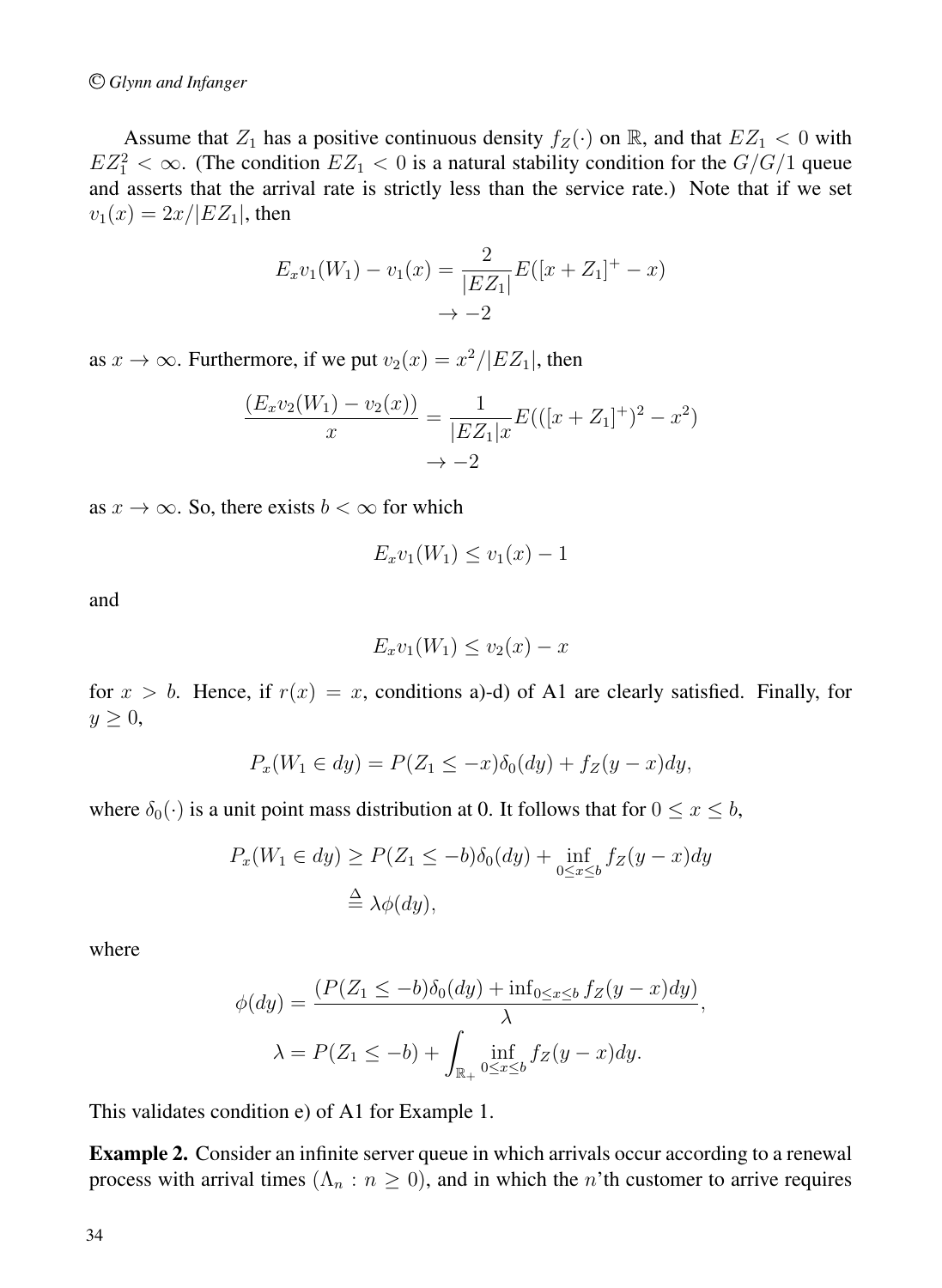processing time  $V_n$ . Suppose that  $X_n$  is the maximum remaining service time across all customers present in the system at time  $\Lambda_n$ . Then,  $X = (X_n : n \ge 0)$  satisfies the recursion

$$
X_{n+1} = \max(X_n - \chi_{n+1}, V_{n+1}),
$$

where  $\chi_{n+1} = \Lambda_{n+1} - \Lambda_n$  for  $n \geq 0$ .

We assume that  $\Lambda_0 = 0$  and  $(\chi_n : n \ge 1)$  is an iid sequence independent of  $(V_n : n \ge 1)$ , with  $EV_1^2 + E\chi_1^2 < \infty$  and for which  $P(\chi_1 > y)P(V_1 > y) > 0$  for  $y \in \mathbb{R}$ . Then,  $X = (X_n : n \ge 0)$  is a Markov chain taking values in  $S = \mathbb{R}_+$ . If,  $v_1(x) = 2x/E\chi_1$ , note that

$$
E_x v_1(X_1) - v_1(x) = \frac{2}{E\chi_1} E \max(-\chi_1, V_1 - x)
$$

$$
\to -2
$$

as  $x \to \infty$ . Similarly, if  $v_2(x) = x^2/E_{\chi_1}$ , then

$$
\frac{1}{x}(Ev_2(X_1) - v_2(x)) = \frac{1}{xE\chi_1} E \max ((x - \chi_1)^2 - x^2, V_1^2 - x^2)
$$
  

$$
\to -2
$$

as  $x \to \infty$ . As in Example 1, there exists  $b < \infty$  such that

$$
E_x v_1(X_1) \le v_1(x) - 1
$$

and

$$
E_x v_2(X_1) \le v_2(x) - x
$$

for  $x > b$ . Hence, conditions a)-d) are easily seen to hold for Example 2 with  $r(x) = x$ . As for condition e), note that

$$
P_x(X_1 \in dy) \ge P(V_1 \in dy, x - \chi_1 < y)
$$
\n
$$
= P(V_1 \in dy)P(\chi_1 > x - y)
$$

for  $x, y \in \mathbb{R}_+$ . Hence, for  $0 \le x \le b$  and  $y > b$ ,

$$
P_x(X_1 \in dy) \ge P(V_1 \in dy)P(\chi_1 \ge 0)
$$
  
=  $\lambda \phi(dy)$ ,

where

$$
\phi(dy) = \frac{P(V_1 \in dy)}{P(V_1 > b)}, y > b
$$

and

$$
\lambda = P(V_1 > b),
$$

establishing that e) also holds for Example 2 with  $r(x) = x$ .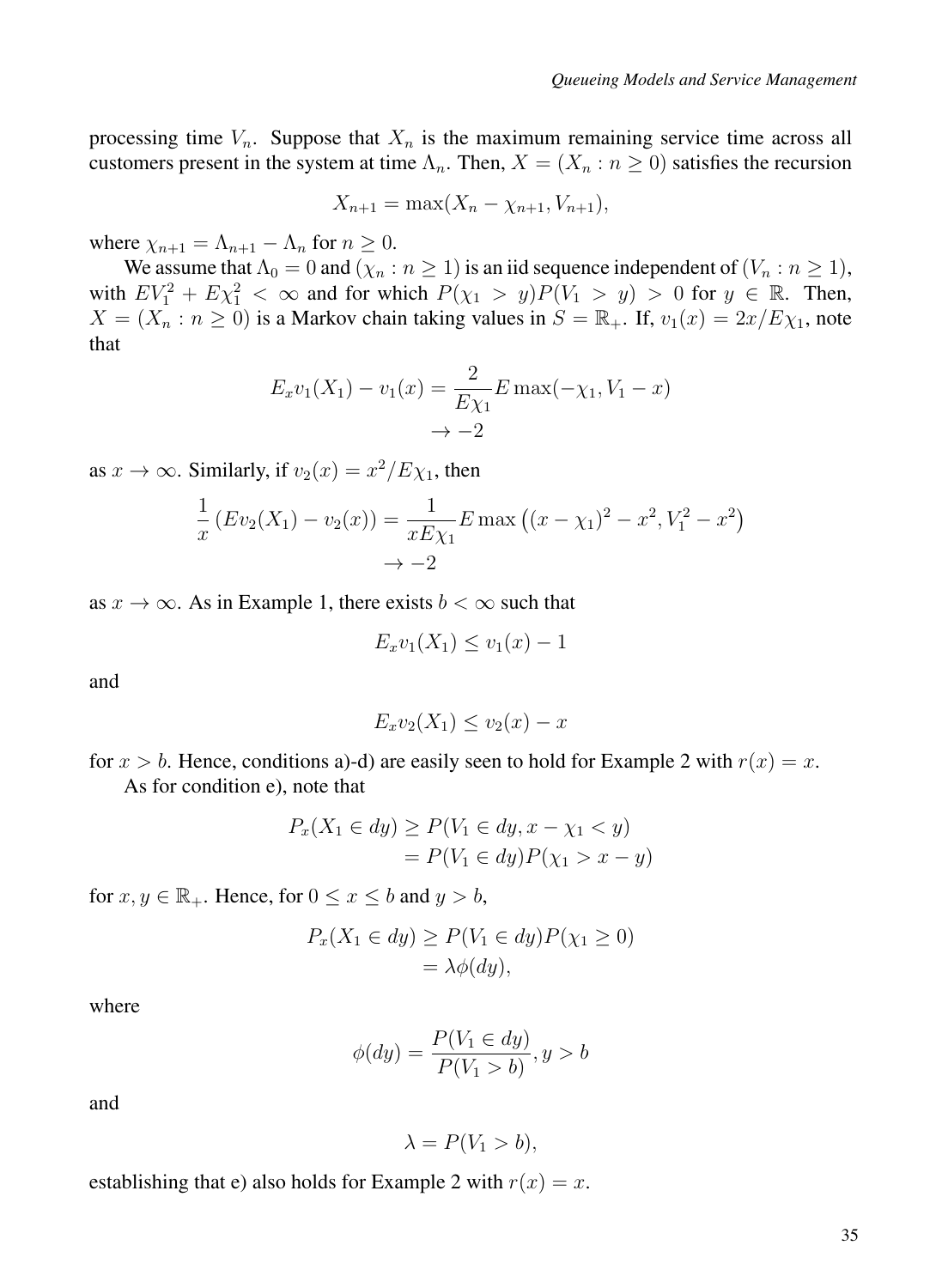[1] and [12] noted that condition e) allows one to "split" the transition kernel P over  $[0, b]$ , so that one can then write

$$
P_x(X_1 \in \cdot) = \lambda \phi(\cdot) + (1 - \lambda)Q(x, \cdot) \tag{2.11}
$$

for  $x \in [0, b]$ , where  $Q(x, \cdot)$  is a probability on S for each  $x \in [0, b]$ . The mixture (2.11) then allows one to interpret transitions from  $x \in [0, b]$  in terms of a "randomization". In particular, if  $X_n \in [0, b]$ , then  $X_{n+1}$  is distributed according to  $\phi$  with probability  $\lambda$  and distributed according to  $Q(X_n, \cdot)$  with probability  $1 - \lambda$ . Every time that X distributes itself according to  $\phi$ , the Markov chain "regenerates." More precisely, the regeneration time  $\tau$  is a randomized stopping time, in which  $\tau$  is adapted to a filtration involving the history of the sequence  $((X_i, \beta_i) : j \geq 0)$ , where  $\beta_i$  is a Bernoulli rv in which  $\beta_i = 1$  whenever the mixture of component  $\phi$  is chosen (with probability  $\lambda$ ) and  $\beta_j = 0$  otherwise; see p.98-100 of [11] for details.

Let  $\tau$  be the first time that X distributes itself according to  $\phi$ . We are now ready to state a theorem that provides a continuous state space analog to the discrete state space representation (2.3) for the solution of Poisson's equation.

**Theorem 2.** Let  $X = (X_n : n \ge 0)$  be a Markov chain satisfying A1. Then, X possesses a unique stationary distribution  $\pi$  and r is  $\pi$ -integrable. If  $r_c(x) = r(x) - \pi r$  for  $x \ge 0$ , then

$$
E_x \sum_{j=0}^{\tau-1} |r_c(X_j)| < \infty
$$

for each  $x \in \mathbb{R}_+$  and

$$
\tilde{g}(x) = E_x \sum_{j=0}^{\tau-1} r_c(X_j)
$$

is a finite-valued solution of Poisson's equation for which

$$
\tilde{g}(X_n) + \sum_{j=0}^{n-1} r_c(X_j)
$$

is a  $P_x$ -martingale for each  $x \in \mathbb{R}_+$ .

**Proof.** Condition e) implies that  $[0, b]$  is a small set, in the terminology of [11]. In view of conditions a) and c), we may apply Theorem 11.3.4 of [11], thereby ensuring that X has a unique stationary distribution  $\pi$ . Furthermore, conditions a), b), and d), together with Theorem 14.3.7 of [11] imply that

$$
\int_{\mathbb{R}_+} \pi(dx)|r(x)| \le \sup\{E_x v_2(X_1) - v_2(x) + |r(x)| : 0 \le x \le b\} < \infty.
$$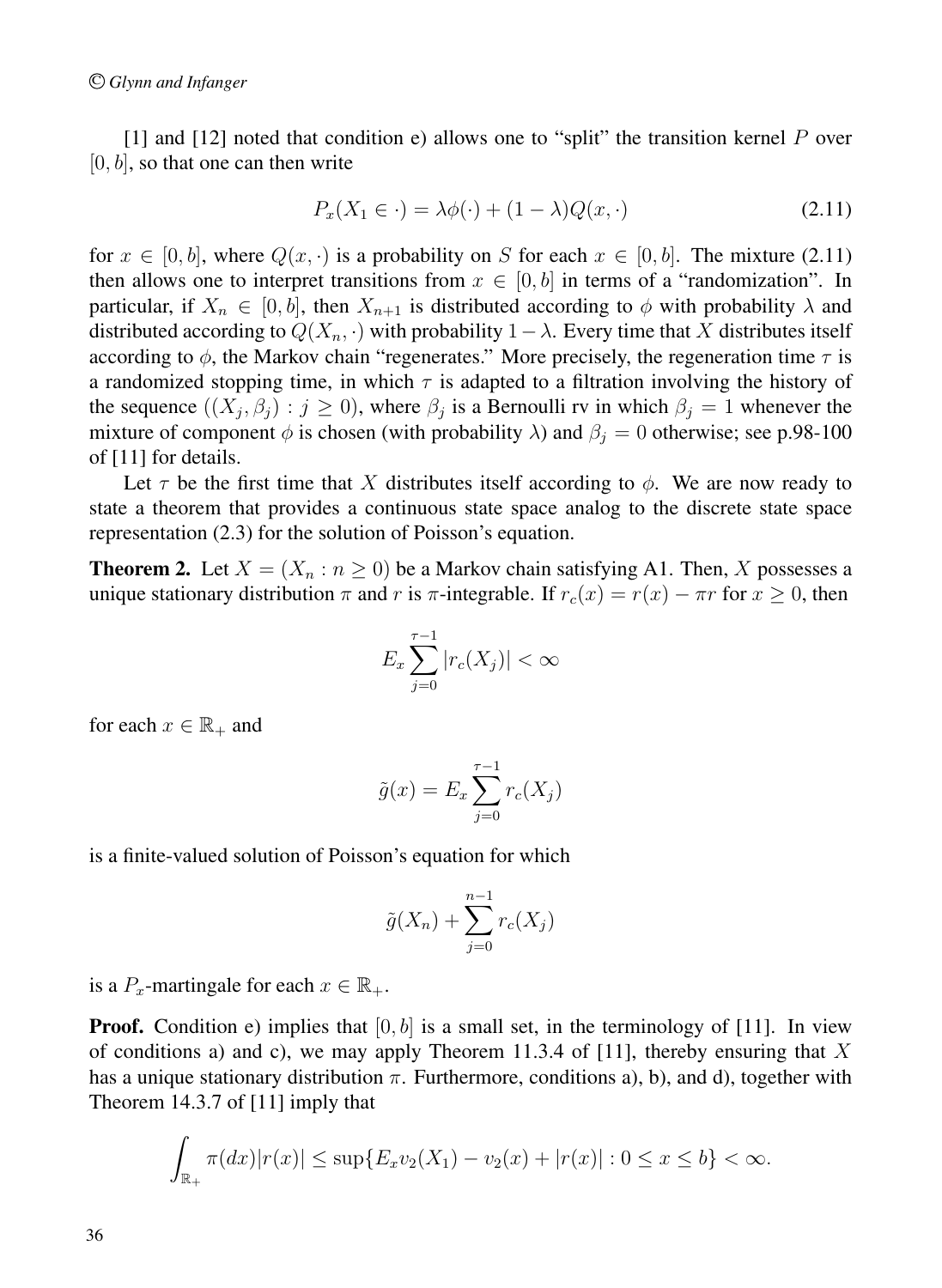Since  $\pi r$  is finite-valued, we may put  $r_c(x) = r(x) - \pi r$ .

In view of conditions a)-d), we may apply the Comparison Theorem (p. 344, [11]) to conclude that

$$
E_x \sum_{j=0}^{\tau-1} |r_c(X_j)| \le v_2(x) + |\pi r| v_1(x) + \beta E_x \sum_{j=0}^{\tau-1} I(X_j \le b)
$$
 (2.12)

where

$$
\beta = \sup\{|\pi r|v_1(x) + v_2(x) : 0 \le x \le b\}.
$$

With the aid of the splitting idea discussed earlier, we see that

$$
P_x(\tau > T_{k+1} | X_0, ..., X_{T_k}) = (1 - \lambda),
$$

where  $T_k$  is the time step at which X visits  $[0, b]$  for the k'th time, and hence

$$
P(\tau > T_k) = (1 - \lambda)^k.
$$

It follows that

$$
E_x \sum_{j=0}^{\tau-1} I(X_j \le b) = E_x \sum_{j=1}^{\infty} I(\tau > T_j) = \frac{1}{\lambda}.
$$

Consequently, (2.12) implies that

$$
E_x \sum_{j=0}^{\tau - 1} |r_c(X_j)| < \infty \tag{2.13}
$$

for all  $x \in \mathbb{R}$ .

With the knowledge that  $\tilde{g}$  is finite-valued, then by conditioning on  $X_1$ , we find that

$$
\tilde{g}(x) = r_c(x) + \int_{\mathbb{R}_+} \tilde{g}(y) P_x(X_1 \in dy)
$$
\n(2.14)

for  $x > b$ , whereas

$$
\tilde{g}(x) = r_c(x) + (1 - \lambda) \int_{\mathbb{R}_+} \tilde{g}(y) Q(x, dy)
$$
\n(2.15)

for  $x \leq b$ .

Since X regenerates at time  $\tau$  and has distribution  $\phi$  at that time, it is well known (see, for example, [14]) that

$$
0 = \pi r_c = \frac{E_{\phi} \sum_{j=0}^{\tau-1} r_c(X_j)}{E_{\phi} \tau} = \frac{\int_{\mathbb{R}_+} \phi(dx) \tilde{g}(x)}{E_{\phi} \tau},
$$
(2.16)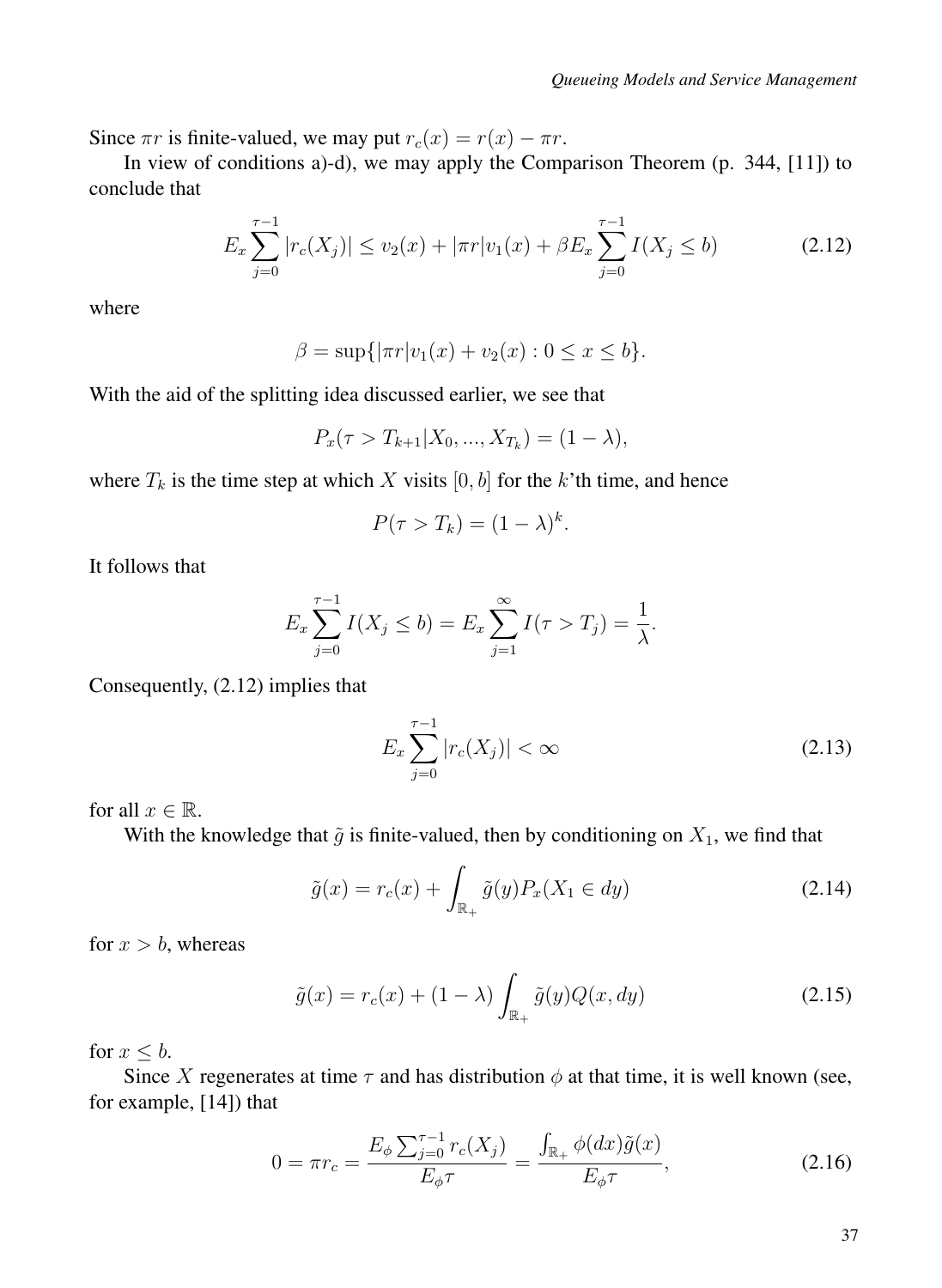(where  $E_{\phi}(\cdot)$  is the expectation under which  $X_0$  has distribution  $\phi$ ) so that (2.15) becomes

$$
\tilde{g}(x) = r_c(x) + (1 - \lambda) \int_{\mathbb{R}_+} \tilde{g}(y) Q(x, dy) + \lambda \int_{\mathbb{R}_+} \tilde{g}(y) \phi(dy)
$$

$$
= r_c(x) + \int_{\mathbb{R}_+} \tilde{g}(y) P_x(X_1 \in dy),
$$

proving that Poisson's equation is solved by  $\tilde{g}$ .

To prove the martingale property, we note that

$$
E_x|r_c(X_n)| = E_x|r_c(X_n)|I(\tau > n) + \sum_{j=1}^n P_x(\tau = j)E_\phi|r_c(X_{n-j})| \tag{2.17}
$$

and

$$
E_{\phi}|r_c(X_n)| = E_{\phi}|r_c(X_n)|I(\tau > n) + \sum_{j=1}^n P_{\phi}(\tau = j)E_{\phi}|r_c(X_{n-j})| \tag{2.18}
$$

(where  $P_{\phi}(\cdot)$  is the probability under which  $X_0$  has distribution  $\phi$ ). But the  $\pi$ -integrability of r ensures that

$$
E_{\phi} \sum_{j=0}^{\tau-1} |r_c(X_j)| < \infty \tag{2.19}
$$

(using the same regenerative identity as in (2.16)), so that  $E_{\phi}|r_c(X_n)|I(\tau>n) < \infty$  for  $n \geq 0$ . Also, (2.13) guarantees that  $E_x|r_c(X_n)|I(\tau>n)| < \infty$  for  $n \geq 0$ . It follows from an induction based on the recursions (2.17) and (2.18) that  $r_c(X_n)$  is  $P_x$ -integrable for  $n \ge 0$ .

We can similarly analyze the  $P_x$ -integrability of  $\tilde{g}(X_n)$ . The same inductive argument, based on equations analogous to (2.17) and (2.18), establishes the integrability provided that we show

$$
E_x|\tilde{g}(X_n)|I(\tau > n) < \infty
$$

and

$$
E_{\phi}|\tilde{g}(X_n)|I(\tau > n) < \infty
$$

for  $n \geq 0$ . Set  $\beta_n = \inf\{j > n : X$  regenerates at time j}. Then,

$$
E_x|\tilde{g}(X_n)|I(\tau > n) = E_x|\sum_{j=n}^{\beta_n - 1} r_c(X_j)|I(\tau > n)
$$
  

$$
\leq E_x \sum_{j=n}^{\beta_n - 1} |r_c(X_j)|I(\tau > n)
$$
  

$$
= E_x \sum_{j=n}^{\tau - 1} |r_c(X_j)|I(\tau > n) < \infty,
$$

38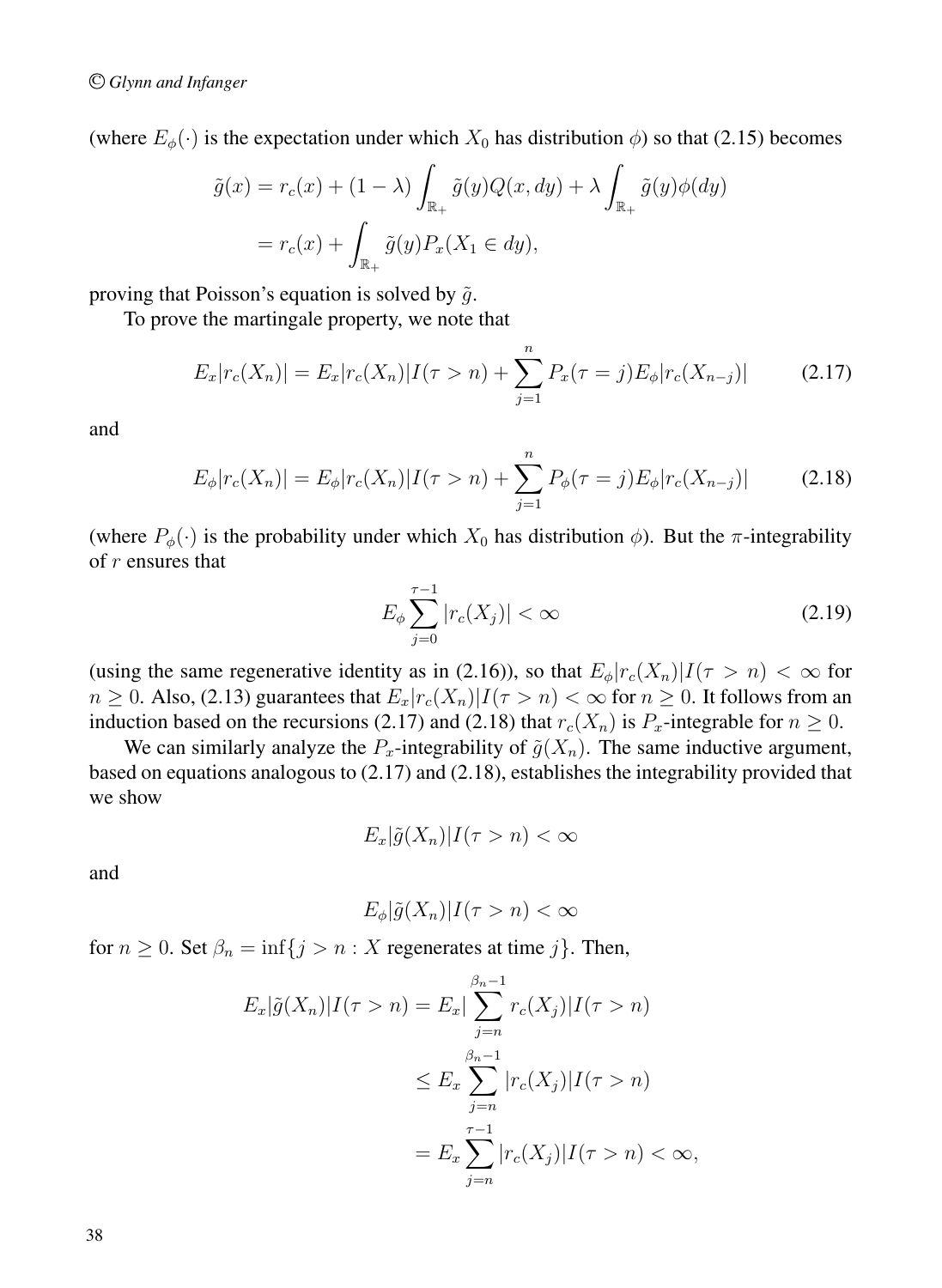due to (2.13). Similarly,

$$
E_{\phi}|\tilde{g}(X_n)|I(\tau > n) \leq E_{\phi} \sum_{j=n}^{\tau-1} |r_c(X_j)|I(\tau > n) < \infty,
$$

due to (2.19). Hence,

$$
\tilde{g}(X_n) + \sum_{j=0}^{n-1} r_c(X_j)
$$

is  $P_x$ -integrable for  $n \geq 0$ . The martingale property then follows easily from the fact that  $\tilde{g}$ solves Poisson's equation.

We now proceed to prove that  $\tilde{g}$  is monotone when X and r are suitably monotone.

**Theorem 3.** Suppose that  $X$  is a stochastically monotone Markov chain satisfying A1. If the function r appearing in A1 is non-decreasing, then  $\tilde{q}$  is non-decreasing.

Proof. To prove this result, we modify the coupling discussed earlier. In particular, for  $0 \le x \le y$ , we modify the dynamics of  $((X_n(x), X_n(y)) : n \ge 0)$  when  $X_n(y) \le b$ .

For  $w \in \mathbb{R}_+$  and  $v \in [0, b]$ , put

$$
G(v, w) = \frac{F(v, w) - \lambda \phi([0, w])}{1 - \lambda},
$$

and note that  $1 - G(\cdot, w)$  is non-decreasing for each  $w \ge 0$  (since this is also true of  $1-F(\cdot,w)$ ).

When  $X_n(x) \leq X_n(y) \leq b$ , we distribute  $X_{n+1}(y)$  according to  $\phi$  with probability  $\lambda$  and put  $X_{n+1}(x) = X_{n+1}(y)$ . Otherwise, with probability  $1 - \lambda$ , put  $X_{n+1}(x) =$  $G^{-1}(X_n(x), U_{n+1})$  and  $X_{n+1}(y) = G^{-1}(X_n(y), U_{n+1})$ . This modified coupling preserves the distribution of X under  $P_x$  and the distribution of  $(X, \tau)$  under  $P_y$  while maintaining the ordering  $X_n(x) \leq X_n(y)$  for  $n \geq 0$  and forcing  $X_\tau(x)$  to equal  $X_\tau(y)$ .

Because  $X(x)$  may visit [0, b] earlier than  $X(y)$ , it may regenerate and distribute itself according to  $\phi$  at a time  $\tau'$  earlier than  $\tau$ . In particular, when  $X_n(x) \leq b < X_n(y)$  (so that  $X(x)$  has the potential to regenerate at time  $n + 1$ , but  $X(y)$  does not), we put  $X_{n+1}(x) =$  $F^{-1}(X_n(x), \overline{U}_{n+1})$  and  $X_{n+1}(y) = F^{-1}(X_n(y), U_{n+1})$ . A regeneration for  $X(x)$  occurs at time  $n + 1$  with probability  $w(X_n(x), X_{n+1}(x))$ , where

$$
w(x,y) = \lambda \left[ \frac{d\phi}{dP_x(X_1 \in \cdot)} \right](y)
$$

is the Radon-Nikodym derivative of  $\lambda \phi$  with respect to  $P_x(X_1 \in \cdot)$  (which exists because  $\phi$ must be absolutely continuous with respect to  $P_x(X_1 \in \cdot)$ ). Then, the distribution of  $(X, \tau)$ under  $P_x$  matches the distribution of  $(X(x), \tau')$ .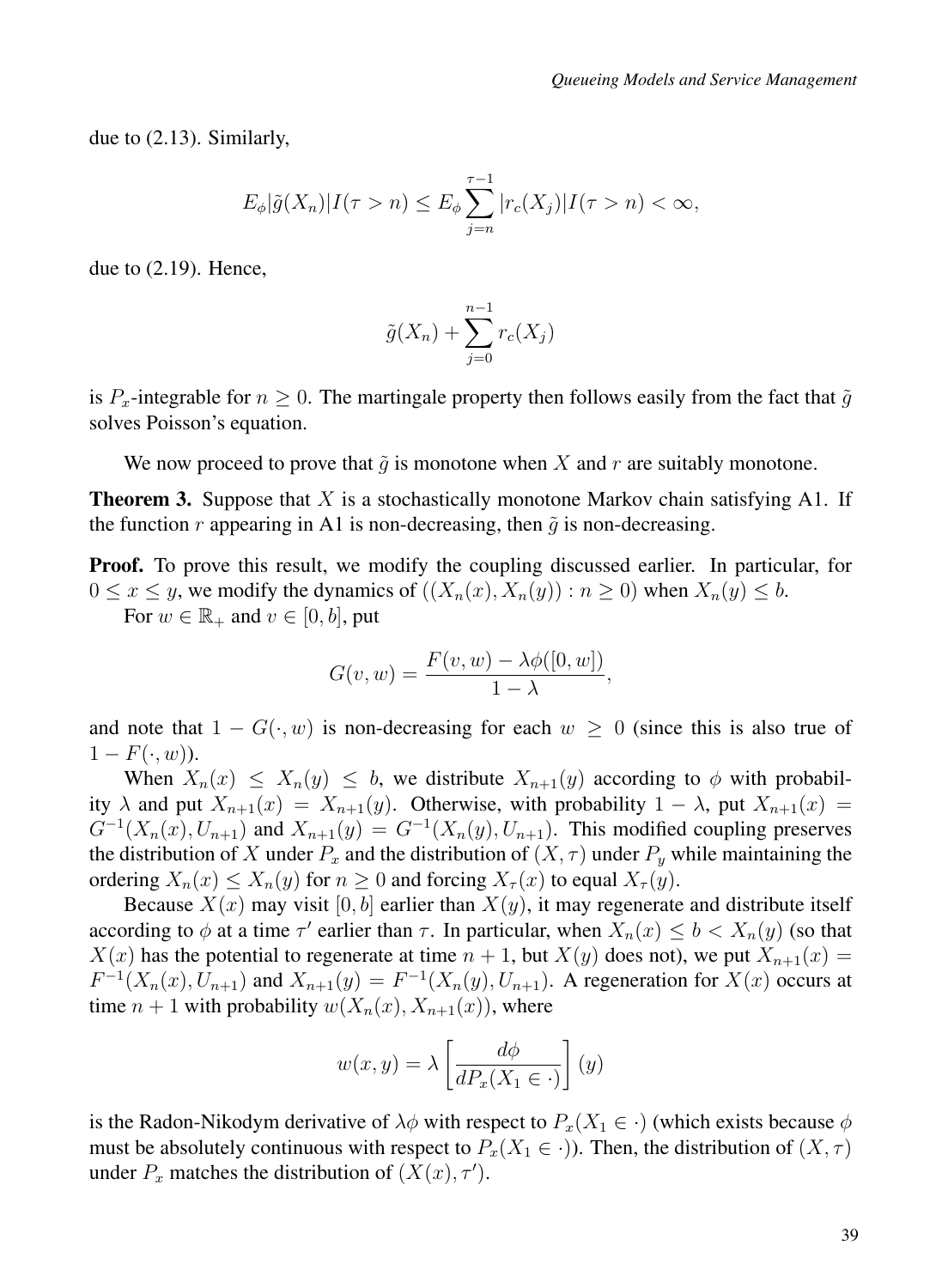The rest of the argument follows the proof used to verify Theorem 1. In particular, we consider the martingales

$$
\tilde{g}(X_n(x)) + \sum_{j=0}^{n-1} r_c(X_j(x))
$$
\n(2.20)

and

$$
\tilde{g}(X_n(y)) + \sum_{j=0}^{n-1} r_c(X_j(y)),
$$
\n(2.21)

analogously to the martingales  $(M_n(x) : n \ge 0)$  and  $(M_n(y) : n \ge 0)$  used in Theorem 1. The key is then to prove that optional sampling can be applied to (2.20) and (2.21) at time  $\tau$ . The associated uniform integrability argument is essentially identical to that used in Theorem 1, and is therefore omitted, proving the result.

In view of Examples 1 and 2, Theorem 3 implies that Poisson's equation has a nondecreasing solution for  $r(x) = x$  for both systems.

In some applications, it is important to know that the solution  $\tilde{q}$  to Poisson's equation is continuous on  $\mathbb{R}_+$ .

**Proposition 2.** Suppose that  $X_n$  is a stochastically monotone Markov chain and that  $F^{-1}(\cdot, y)$ is continuous on  $\mathbb{R}_+$  for each  $y \geq 0$ . If the function r appearing in A1 is continuous and non-decreasing, then  $\tilde{q}$  is continuous.

**Proof.** Suppose that  $x_n \to x \geq 0$  as  $n \to \infty$  with  $x_n \leq y$  for all  $n \geq 1$ . The proof of Theorem 3 establishes that if  $x < y$ , then

$$
\tilde{g}(x_n) - \tilde{g}(x) = E \sum_{j=0}^{\tau-1} [r_c(X_j(x_n)) - r_c(X_j(x))].
$$

Since  $r_c(F^{-1}(\cdot, U_n))$  is continuous, it follows that

$$
\sum_{j=0}^{\tau-1} [r_c(X_j(x_n)) - r_c(X_j(x))] \to 0 \quad \text{a.s.}
$$

as  $n \to \infty$ . Furthermore, since  $r_c(X_i(\cdot))$  is non-decreasing,

$$
\sum_{j=0}^{\tau-1} |r_c(X_j(x_n)) - r_c(X_j(x))| \le 2 \sum_{j=0}^{\tau-1} |r_c(X_j(y))| + 2\tau |r_c(0)|.
$$
 (2.22)

The argument of Theorem 1 proves that (2.22) is integrable, so that the Dominated Convergence Theorem applies. So  $\tilde{g}(x_n) \to \tilde{g}(x)$  as  $n \to \infty$ , proving the continuity of  $\tilde{g}$ .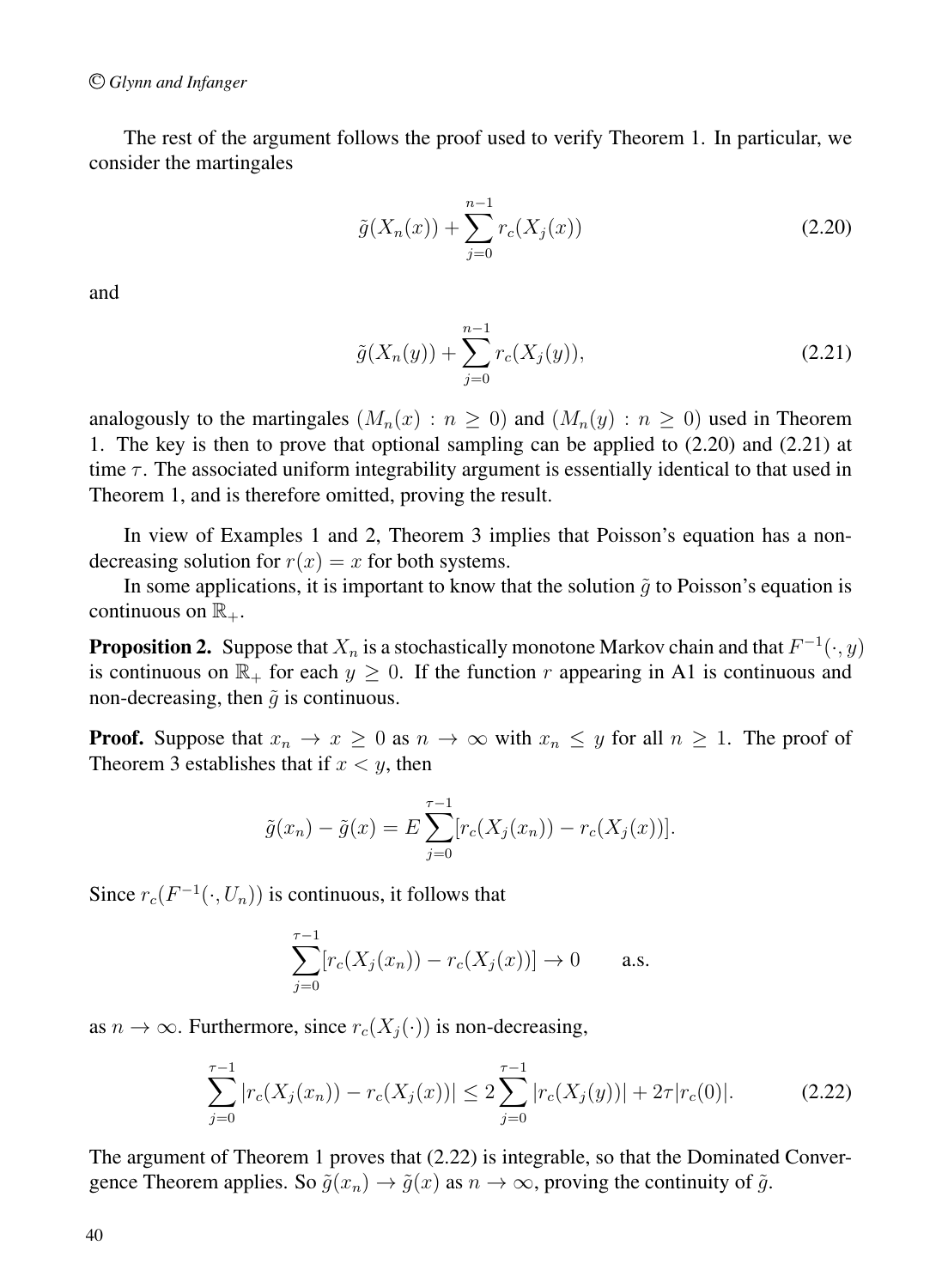Our final result concerns a class of Markov chains on  $\mathbb{R}_+$  that need not be Harris recurrent and need not satisfy A1. In particular, we assume that for  $0 \le x \le y$ , there exists  $\rho < 1$ such that

$$
E|F^{-1}(x, U_1) - F^{-1}(y, U_1)|^2 \le \rho |x - y|^2; \tag{2.23}
$$

such a Markov chain is said to be *contractive on average*. Let  $\kappa_n : \mathbb{R}_+ \to \mathbb{R}_+$  be the random mapping defined by

$$
\kappa_n(x) = F^{-1}(x, U_n)
$$

for  $n \geq 1$ . Observe that

$$
X_n(x) = (\kappa_n \circ \kappa_{n-1} \circ \dots \circ \kappa_1)(x)
$$

has precisely the same distribution as

$$
\tilde{X}_n(x) = (\kappa_1 \circ \kappa_2 \circ \dots \circ \kappa_n)(x)
$$

for  $n \ge 1$ . If  $X_0(x) = \tilde{X}_0(x)$ ,  $\tilde{X}_n(\cdot)$  enjoys the same monotonicity property as does  $X_n(\cdot)$ , so that  $\tilde{X}_n(x) \leq \tilde{X}_n(y)$ .

Assume that r is Lipschitz, so that there exists  $c < \infty$  for which

$$
|r(x) - r(y)| \le c^{1/2} |x - y|.
$$

Then, (2.23) implies that

$$
E|r(\tilde{X}_{k+1}(x)) - r(\tilde{X}_k(x))|^2 \le cE|\tilde{X}_{k+1}(x) - \tilde{X}_k(x)|^2
$$
  
\n
$$
= cE|F^{-1}((\kappa_2 \circ ... \circ \kappa_{k+1}(x), U_1)) - F^{-1}((\kappa_2 \circ ... \circ \kappa_k)(x), U_1)|^2
$$
  
\n
$$
\le c\rho E|(\kappa_2 \circ ... \kappa_{k+1}(x)) - (\kappa_2 \circ ... \kappa_k)(x)|^2
$$
  
\n
$$
= c\rho E|F^{-1}((\kappa_3 \circ ... \circ \kappa_{k+1})(x), U_2) - F^{-1}((\kappa_3 \circ ... \circ \kappa_k)(x), U_2)|^2
$$
  
\n
$$
\le c\rho^2 E|(\kappa_3 \circ ... \circ \kappa_{k+1})(x) - (\kappa_3 \circ ... \circ \kappa_k)(x)|^2
$$
  
\n
$$
\le ...
$$
  
\n
$$
\le c\rho^k E|\kappa_{k+1}(x) - x|^2
$$
  
\n
$$
= c\rho^k E|\kappa_1(x) - x|^2.
$$

Hence, if

$$
E_x|X_1 - x|^2 < \infty. \tag{2.24}
$$

 $(r(\tilde{X}_k(x)) : k \ge 0)$  is evidently a Cauchy sequence in the space of square integrable rv's and hence converges in mean square to a limit  $r(\tilde{X}_{\infty}(x))$ . [3] show that (2.23) and (2.24)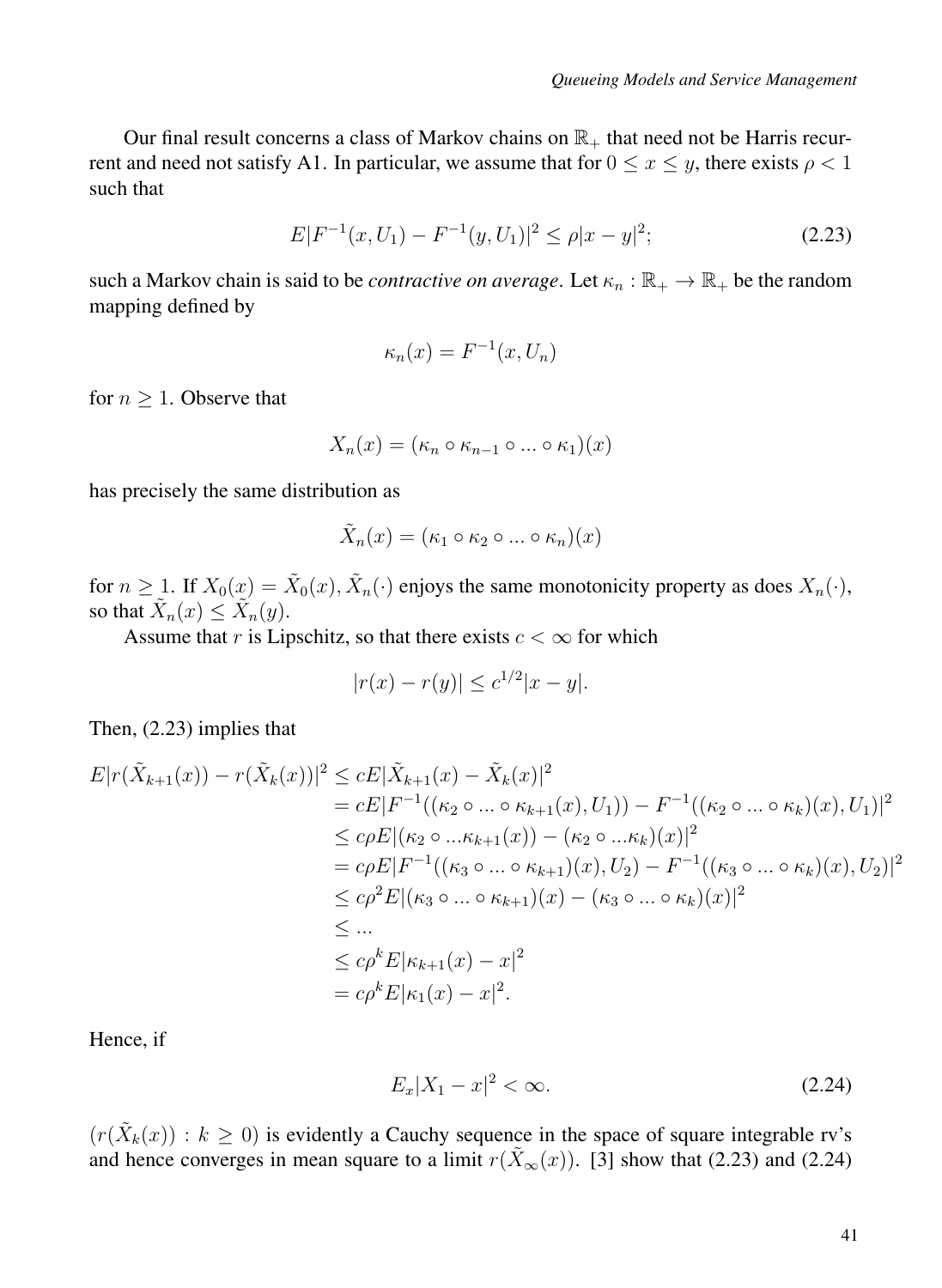imply that X has a unique stationary distribution  $\pi$  and that  $r(\tilde{X}_{\infty}(x))$  has the distribution of  $r(X_0)$  under  $\pi$ . Hence, Cauchy-Schwarz implies that

$$
|E_x r_c(X_n)| = |Er(\tilde{X}_n(x)) - Er(\tilde{X}_\infty(x))|
$$
  
\n
$$
\leq \sum_{j=n}^{\infty} |Er(\tilde{X}_j(x)) - Er(\tilde{X}_{j+1}(x))|
$$
  
\n
$$
\leq \sum_{j=n}^{\infty} E^{1/2} |r(\tilde{X}_j(x)) - r(\tilde{X}_{j+1}(x))|^2
$$
  
\n
$$
\leq c^{1/2} \sum_{j=n}^{\infty} \rho^{j/2} E^{1/2} |X_1(x) - x|^2,
$$

and consequently,

$$
\sum_{k=0}^{\infty} |E_x r_c(X_k)| < \infty,
$$

and a solution q to Poisson's equation can then be defined by  $(2.2)$ . Since

$$
\sum_{j=0}^{\infty} r_c(\tilde{X}_j(x)) \le \sum_{j=0}^{\infty} r_c(\tilde{X}_j(y))
$$

for  $x \leq y$ , it follows that g is non-decreasing. Similarly, we find that

$$
|E_x r_c(X_n) - E_y r_c(X_n)| \le c^{1/2} E^{1/2} |X_n(x) - X_n(y)|^2
$$
  

$$
\le c^{1/2} \rho^{n/2} |x - y|
$$

so that

$$
|\tilde{g}(x) - \tilde{g}(y)| \le \frac{c^{1/2}}{1 - \rho^{1/2}} |x - y|
$$

and hence  $\tilde{g}$  is Lipschitz. We have proved our final result.

**Theorem 4.** Suppose that X is a stochastically monotone Markov chain satisfying  $(2.23)$ and (2.24). If r is a non-decreasing Lipschitz function, then g as defined by (2.2) is a finitevalued non-decreasing Lipschitz solution to Poisson's equation (1.1).

### 3. Conclusion

In this paper, we have developed theoretical results that establish monotonicity of the solution to Poisson's equation when the underlying Markov chain is stochastically monotone and the reward function is monotone, in the setting that the state space of the chain is a subset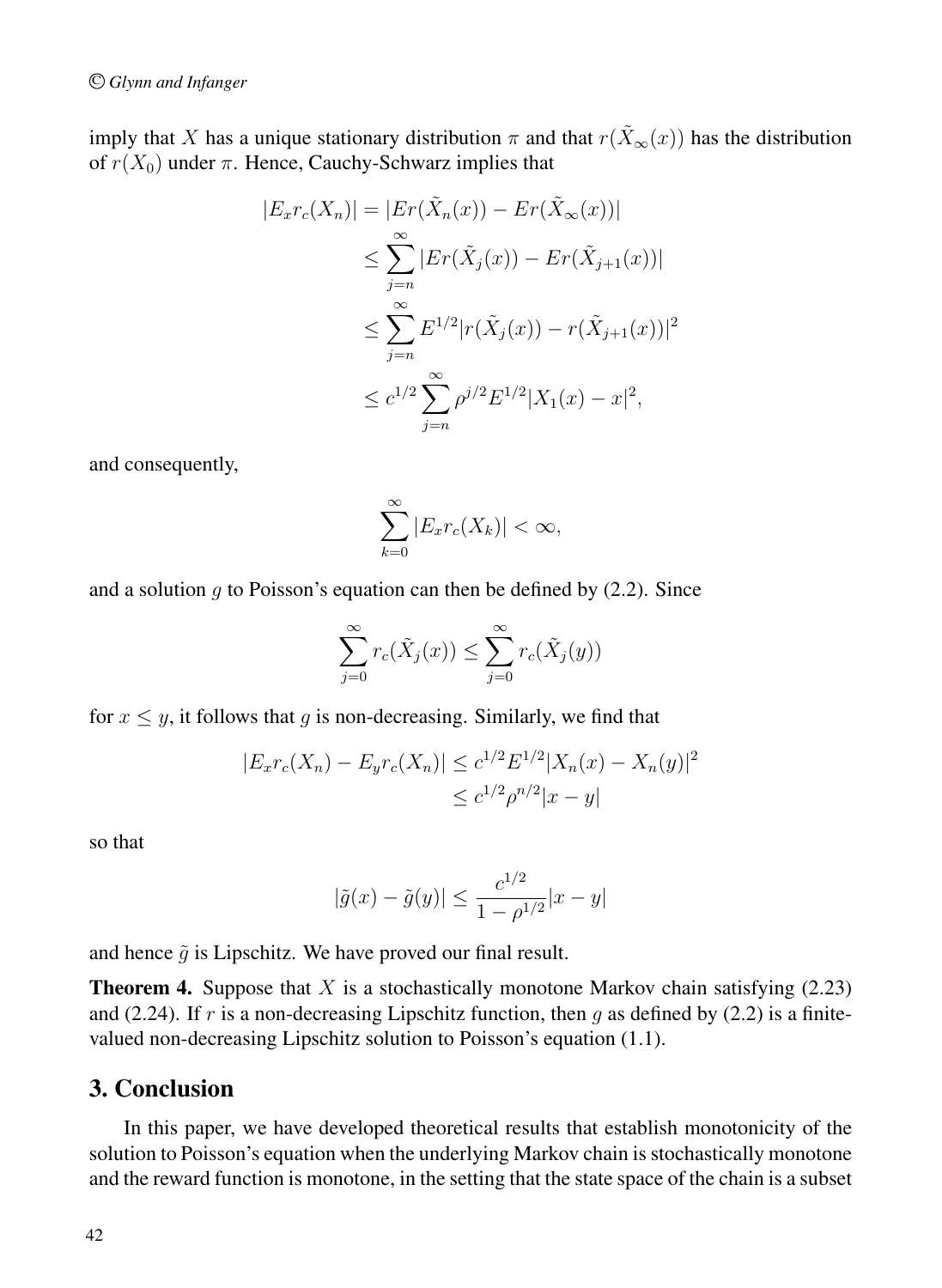of the totally ordered real line. Such real-valued Markov chains arise in many queueingrelated applications. An interesting generalization of this work would involve development of corresponding theory when the underlying Markov chain is stochastically monotone with respect to a partially ordered state space (as often occurs when a queueing network's state space is vector-valued).

## Acknowledgements

The authors wish to thank the referees for their excellent suggestions, which significantly improved this paper.

## References

- [1] Athreya, K. B., & Ney, P. (1978). A new approach to the limit theory of recurrent Markov chains. *Transactions of the American Mathematical Society*, 245, 493–501.
- [2] Barlow, R. E., Bartholomew, D. J., Bremner, J. M., & Brunk, H. D. (1972). *Statistical Inference under Order Restrictions: The Theory and Application of Isotonic Regression*. J. Wiley.
- [3] Diaconis, P., & Freedman, D. (1999). Iterated random functions. *SIAM review*, 41(1), 45–76.
- [4] Durrett, R. (2019). *Probability: Theory and Examples*. Cambridge University Press.
- [5] Glynn, P. W., & Infanger, A. (2022). Solving Poisson's equation: Existence, uniqueness, martingale structure, and CLT. *arXiv:2202.10404 [math.PR]*.
- [6] Infanger, A., Glynn, P. W., & Liu, Y. (2022). On convergence of general truncationaugmentation schemes for approximating stationary distributions of Markov chains. *In preparation.*
- [7] Kamae, T., Krengel, U., & O'Brien, G. L. (1977). Stochastic inequalities on partially ordered spaces. *Annals of Probability*, 5(6), 899–912.
- [8] Lund, R. B., Meyn, S. P., & Tweedie, R. L. (1996). Computable exponential convergence rates for stochastically ordered Markov processes. *Annals of Applied Probabil-ity*, 6(1), 218–237.
- [9] Lund, R. B., & Tweedie, R. L. (1996). Geometric convergence rates for stochastically ordered Markov chains. *Mathematics of operations research*, 21(1), 182–194.
- [10] Maigret, N. (1978). Théorème de limite centrale fonctionnel pour une chaîne de Markov récurrente au sens de Harris et positive. In *Annales de l'IHP Probabilités et statistiques*, volume 14, 425–440.